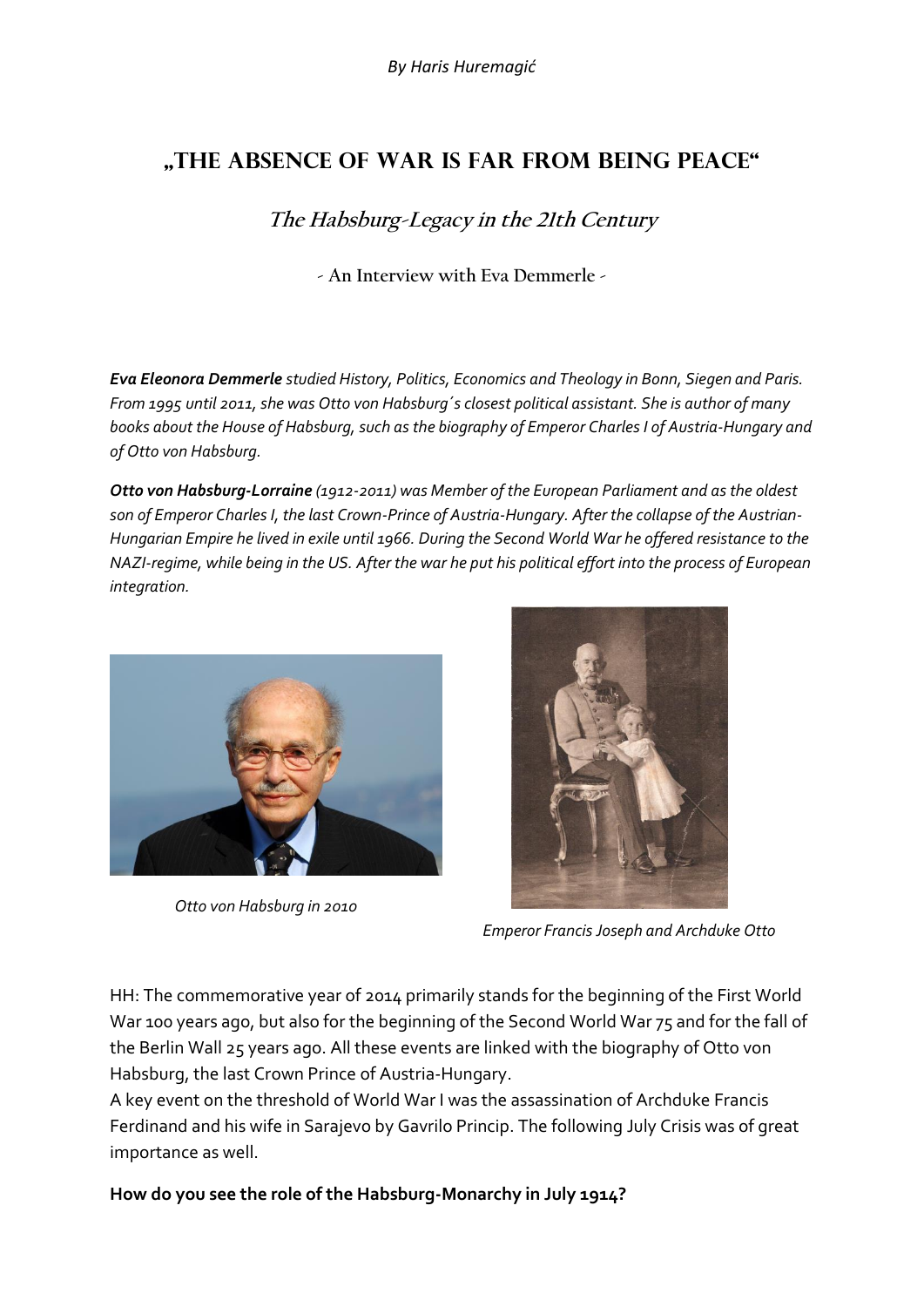ED: Let´s have a general look at the Monarchy and how it was set up at that time. Before the war, the Habsburg Monarchy experienced a very positive development and an unexpected heyday. There had also been enormous economic and political stability during the last hundred years and in that golden age the crisis occurs in July 1914. One must say that the assassination of the Archduke was the occasion and not the cause. It could have happened a few years earlier during the Moroccan Crisis. The problem was that the initially elastic system of alliances, which Bismarck had established, had become rigid, at the latest at the non-renewal of the Reinsurance Treaty with Russia by Emperor William. Since the alliance system had become rigid, it was only a matter of time until it set off somewhere. Well, regarding the situation in 1914:

The political and military leaders of that time did not know what kind of war they would face, but they did play a little bit with the idea of war as an option. So there is the question if it really was necessary to add the point into the ultimatum to Serbia, according to which Austrian investigators should have had the right to investigate in Serbia. This point had been inserted by some warmongers also in the Austrian government, and of course such a point cannot be accepted by any sovereign state. It is not that clear if there really was an absolute will to war in all parties. Certainly many toyed with the idea of war, especially the Germans. The Germans had indeed rearmed their military enormously in the previous 20 years, which of course had triggered some displeasure in Great Britain. However, two days before the declaration of war of England against Austria-Hungary, the Austrian ambassador, for example, was invited to tea by the Queen. So, hardly anyone was geared up to war. Emperor Francis Joseph never had any illusions about that war. He knew that this military conflict would have a huge explosive impact on the Danube Monarchy.

# **HH: What I would now touch upon is the relationship between Emperor Charles and Archduke Francis Ferdinand and the trialistic reconstruction of the Monarchy, of which Francis Ferdinand was rumored to have been in favor. What did Emperor Charles think of this specific idea and generally of the Monarchy´s future?**

ED: We know that both had a very good and lively contact with each other. We know that they had been communicating extensively about the future of the Monarchy. They both agreed that the sole compromise with Hungary of 1867, positive as it may have been, did not achieve a final solution for the Monarchy´s problems. It left the Slavic peoples out of account. We know that Francis Ferdinand thought of a coronation with the Bohemian crown of St. Wenceslas to give the Slavic peoples appropriate compensation. Both agreed on that issue.

# **HH: Are there concrete records of Emperor Charles of what he would have done with the Monarchy if he would have had the opportunity?**

ED: He would have sought a settlement with the Slavic peoples. He was indeed a very great friend of the Slavs. In the course of time the development went in the direction of federalism. He developed ideas of a much more federal structure of the Monarchy.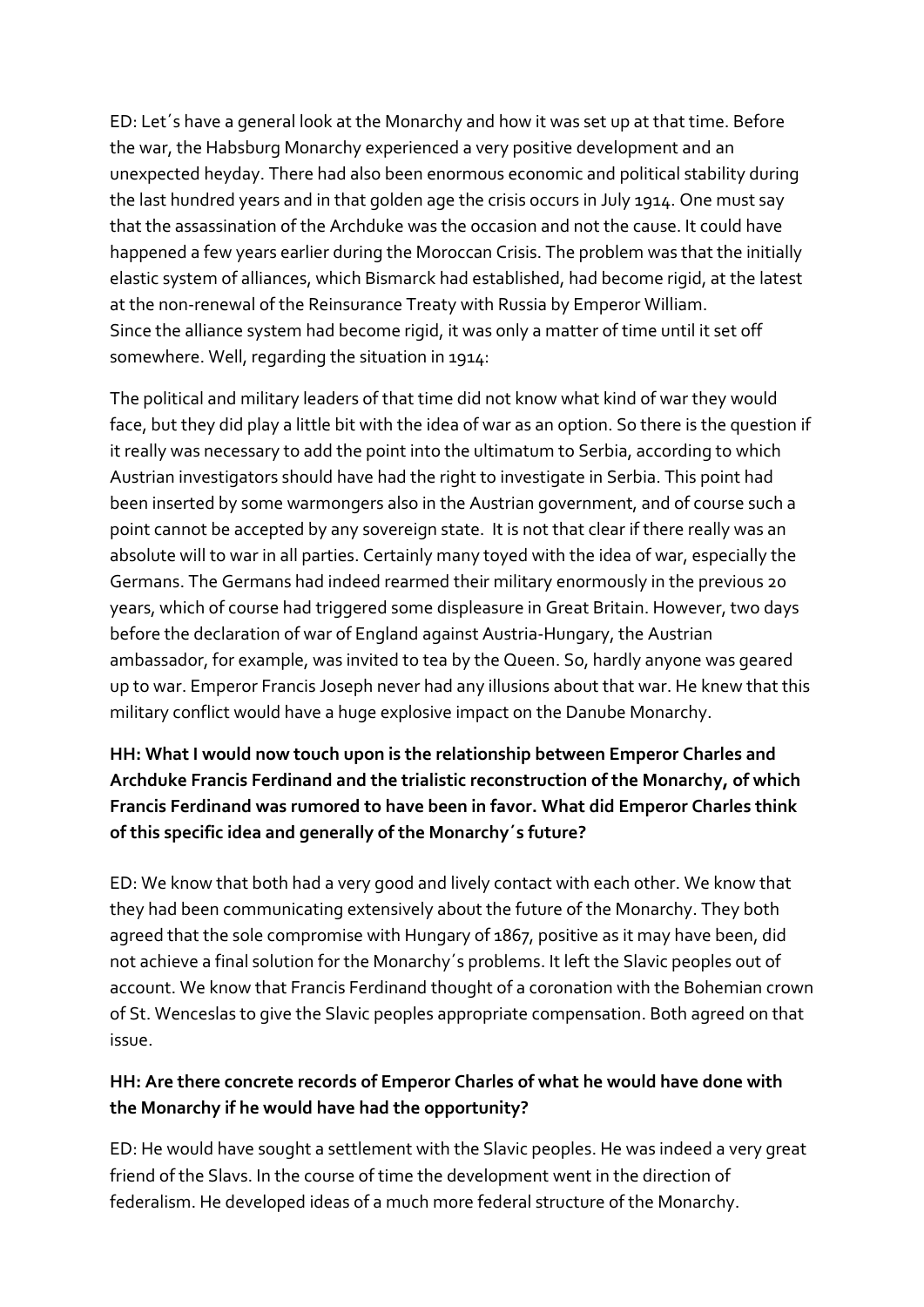Federalism would have been an ideal shape to create a political equilibrium among the fourteen different peoples within the Monarchy.

#### **HH: Could the Monarchy have survived at all during that period of nationalisms?**

ED: Without war: Yes. The war definitely triggered the collapse of the Monarchy. There had been incredible problems within the Monarchy, such as the nationality problems. These problems could have been solved without the war. There had already been an attempt to solve the nationality problems with the famous Moravian Compensation in 1905, which was a good thing but it came too late.

And there is also this quote from Henry Kissinger, if Austria had won the war or if there had not been a war, 15 years later Austria-Hungary would have been one of the most modern countries in Europe or the world. And that cannot be denied.

#### **HH: What happened with Emperor Charles and his family after the First World War?**

ED: Well, a tragic fate. On the 11th of November 1918 the family left the Schönbrunn Palace and then went to Castle Eckhartsau where they spent almost half a year. The situation was of course a bit difficult. At that time the Republic of German-Austria was founded. The Revolution of November 1918 in Austria never really was a revolution from the streets. It was rather a revolution from the party offices. The new government under Karl Renner was well aware of the fact that it was a very sensitive young Republic. Austria was practically disintegrated at that time.

Can we imagine an Emperor of this residual Austria? Actually not. The task of the Emperor was actually fulfilled, tragic as that may be. In March 1919 the imperial family went from Eckhartsau to Switzerland by train, to the family of the Empress, to Castle Wartegg, near St. Gallen. The exile lasted a little more than two years up to the tragic events in Hungary. Two times, Emperor Charles or King Charles attempted to gain the throne in Hungary. Both attempts failed and finally after the second attempt, the Allies sent him into exile to the island of Madeira, where the Emperor finally died of exhaustion on the first of April 1922.

# **HH: After the Second World War, Otto von Habsburg began with his commitment for the European integration. Why?**

ED: He always used to say that in the United States he became a European. Secondly, during the 30s he got to know Richard Coudenhove-Kalergi, founder of the Pan-European Union. Otto von Habsburg was a political realist and knew that the issue of Monarchy was over. He always represented the motto: not the question how the state is organized is of importance, but rather the political contents. Thus he became one of the motors of European integration. He translated the principles and foundations of the multiethnic Monarchy to the process of European unification. Principally, he translated the task of the Habsburgs into the 20th and 21st century.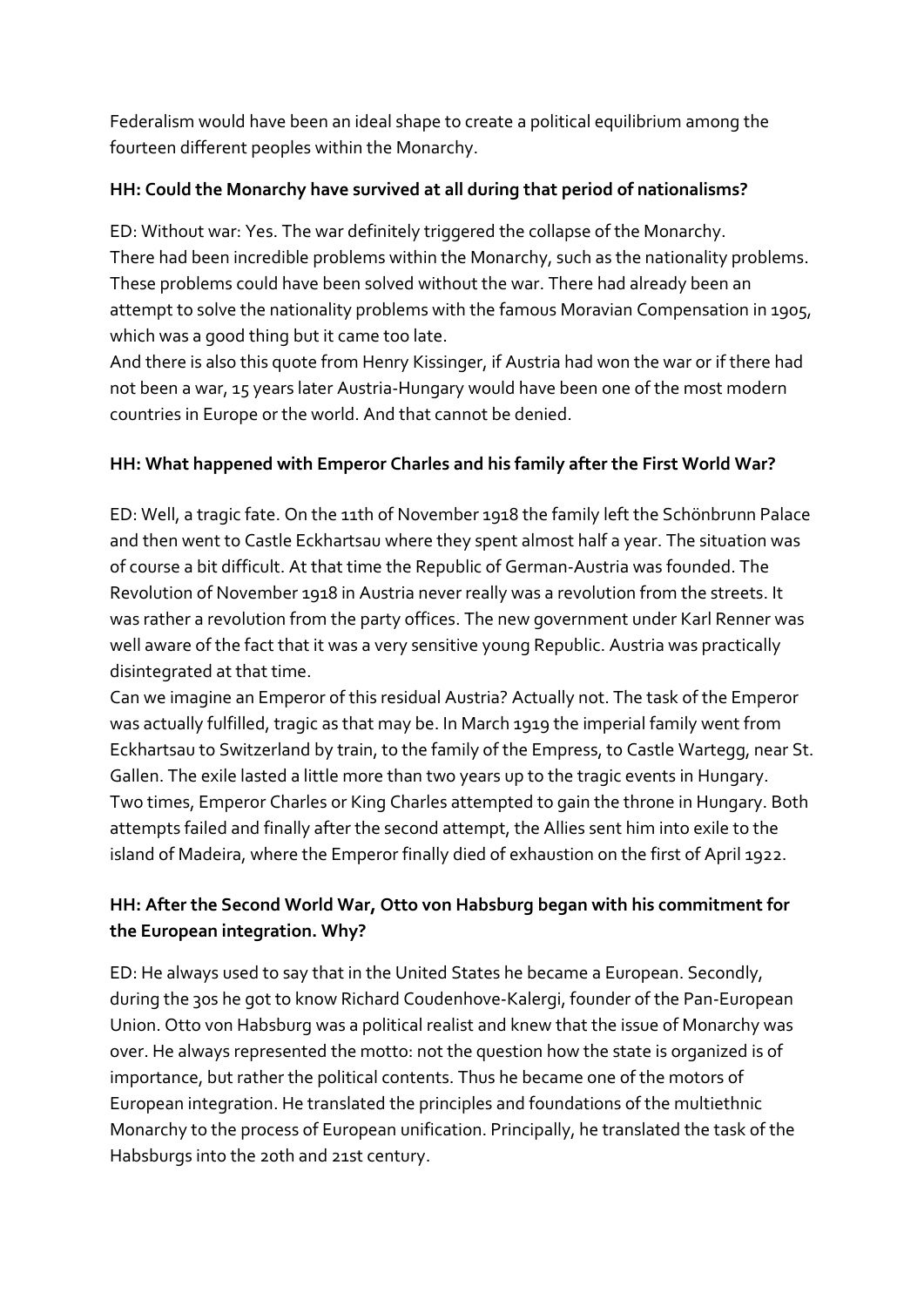## **HH: So the European unification was for him a matter of stability, which was simply necessary after the Second World War.**

ED: Absolutely. First of all, because we belong together culturally. Secondly, because we are too small as individual nation-states to keep pace with global developments and we would not be able to cope with them. Thirdly, Europe has been a continent of war for many centuries. We should be happy and grateful that we are enjoying a period of peace thanks to the European integration. As in 1991 the Yugoslav Crisis went off, I can remember how quickly the political assessment of the Yugoslav crisis exposed how the old front lines appeared in Europe again. Who supported Croatia? Who supported Slovenia? And who was against them? Who stood by the Serbian side? There were the ancient constellations very fast and very quickly: France and England for Serbia, and Germany for Croatia. How lucky that we had the European unification. We have moved the battlefield to the conference table. What luck and blessing. If we had not had a unified Europe, there would have been a possibility for a new major war. In this sense, Europe is a question of stability. Europe is really a question of peace. We see this again in these days.

## **HH: How important was the Pan-European Picnic for the European integration?**

ED: That was of course a top event. Otto von Habsburg went to Hungary in 1988 for the first time after 1914and there he had contact with many members of the opposition. Together they proposed a unifying action at the border. Then they contacted the government and Interior Minister Pozsgay. They gave the permission for that event, but they said that we should not provoke the Russians too much. This was the reason why Otto von Habsburg was not present at the Pan-European Picnic. His daughter Walburga said that she knew that something would happen since this corner of Hungary was full of Germans from the GDR. The Hungarian border officials then opened the fence as agreed and in this moment 660 refugees from the GDR simply went across the border. This was the first major mass exodus since 1961, since the Berlin Wall had been built. Erich Honecker then claimed that Otto von Habsburg and the CIA prepared all this, but this was not the case. That was on 19<sup>th</sup> August 1989, and no one thought that the GDR would implode that soon.

## **HH: What can the European Union learn from the Danube Monarchy?**

ED: Thereto two quotes from Emperor Francis Joseph:

"I governed well when all my peoples are equally dissatisfied."

The total compensation that all are satisfied cannot be made, but you have to seek compromises. It is necessary to be open for compromises and we cannot govern everything patronizingly. Sometimes we have the feeling that in Brussels a kind of juggernaut has emerged, which rules into all areas of human life. This reproach is justified in some areas, in some not. What would be important is the principle of subsidiarity. This is even determined in the European treaties. That was also a principle after the Monarchy has functioned. There were only a few things which were governed from joint ministries. The Foreign Ministry was a joint ministry as well as the Ministry of Finance and Military, and everything else was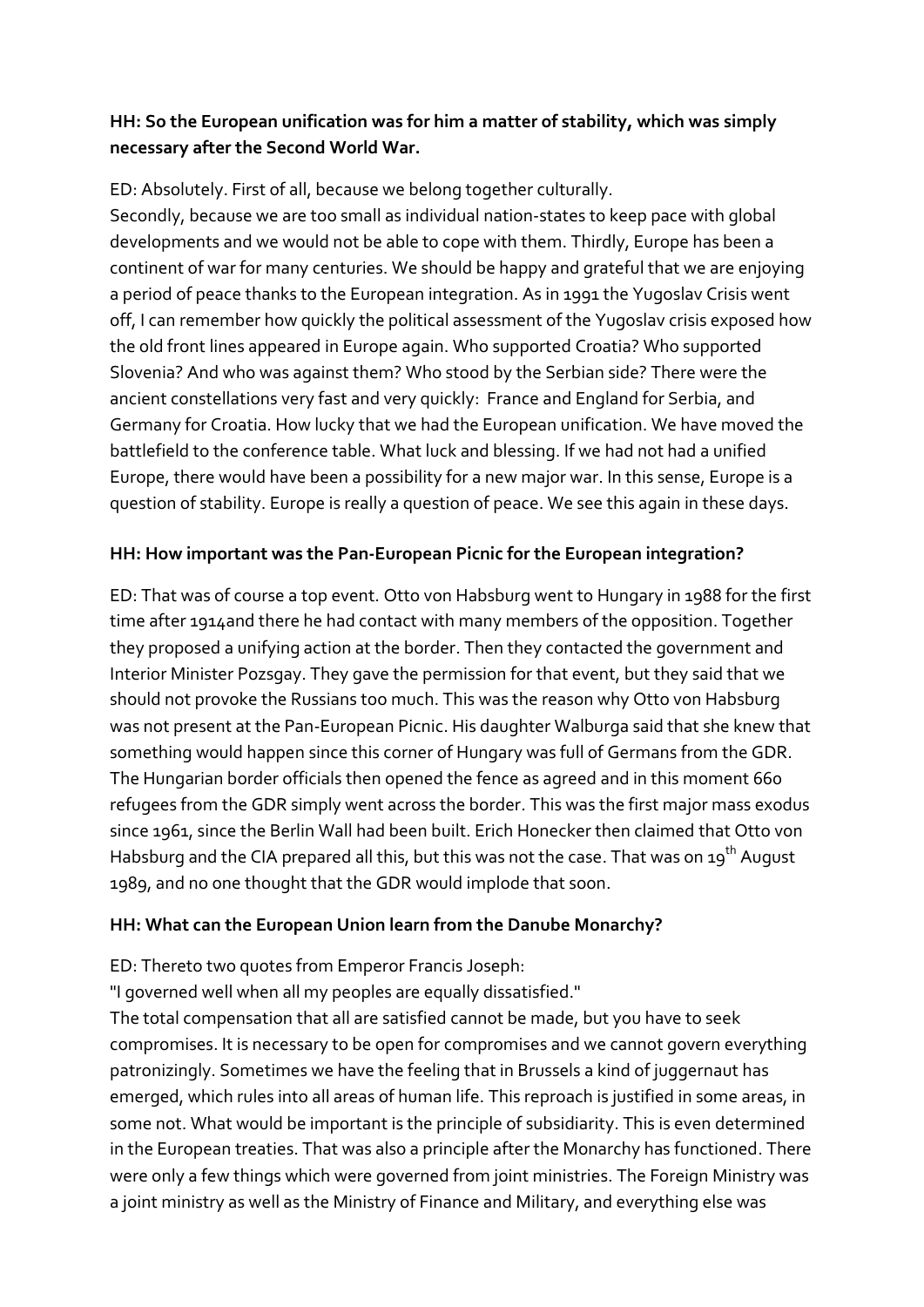governed by smaller units. This would be a very important principle for the European Union. Something more is important and I may quote the Emperor Francis Joseph again. Teddy Roosevelt traveled through Europe in 1913 and, of course, he also met the Emperor Francis Joseph. And he asked him: "What is the meaning of the monarchy in the 20th century?" Francis Joseph replied: "To protect my peoples from their governments." It would certainly be useful if we could have greater protection from our governments and this protection should give us today our parliament. Otto von Habsburg always put it that way: today it is us, the deputies, who are committed to protect the peoples from their governments.

# **HH: The last years of crisis have strained the European Union immensely so that many are opposed to an enlargement of the EU. How important was it for Otto von Habsburg to bring the countries of the Western Balkans into the European Union?**

ED: Absolutely important. He really cared for Southeastern Europe. Just before he died, news came that Croatia would be joining the EU in 2013. And that delighted him. I told him, and back then he was no longer able to speak, but he was very glad about this news. For him, the European Union was really a factor of stability for the Balkans. When he traveled to Sarajevo the first time, which was in spring 1996, Sarajevo was still completely destroyed by the war, and it was a very moving trip. We also had a wreath-laying ceremony at that spot where the Archduke was shot. Otto von Habsburg very much appreciated the multiculturalism and multi-religious society of Bosnia. He also said: "Bosnia can also give us something not only we can give something to Bosnia, but Bosnia to us." He committed himself to that area especially to Kosovo, where we made three very impressive trips.

# **HH: 100 years after the assassination of the Archduke in Sarajevo, the situation in Bosnia is so utterly desperate, there have been nationwide mass demonstrations, especially in Sarajevo. Should the European Union devote more attention to Bosnia-Herzegovina and the region?**

ED: Yes it should. We bear responsibility for that. Above all, we and those responsible should realize that the Dayton Agreement is not a peace agreement, rather a "non-war agreement". The absence of war is far from being peace. The Dayton Agreement organized the state in a non-functional way, with these entities, one of which always obstructs further development. We simply cannot afford a hotbed of instability on our doorstep. That's the point. Moreover, it would be irresponsible to continue with this unstable situation. Eventually, something has to change in Belgrade. The Serb entity is following orders from Belgrade and as long as there is no change in Belgrade, it is hard for us to change something. I think that they are going to realize that cooperation is slightly better in the long run.